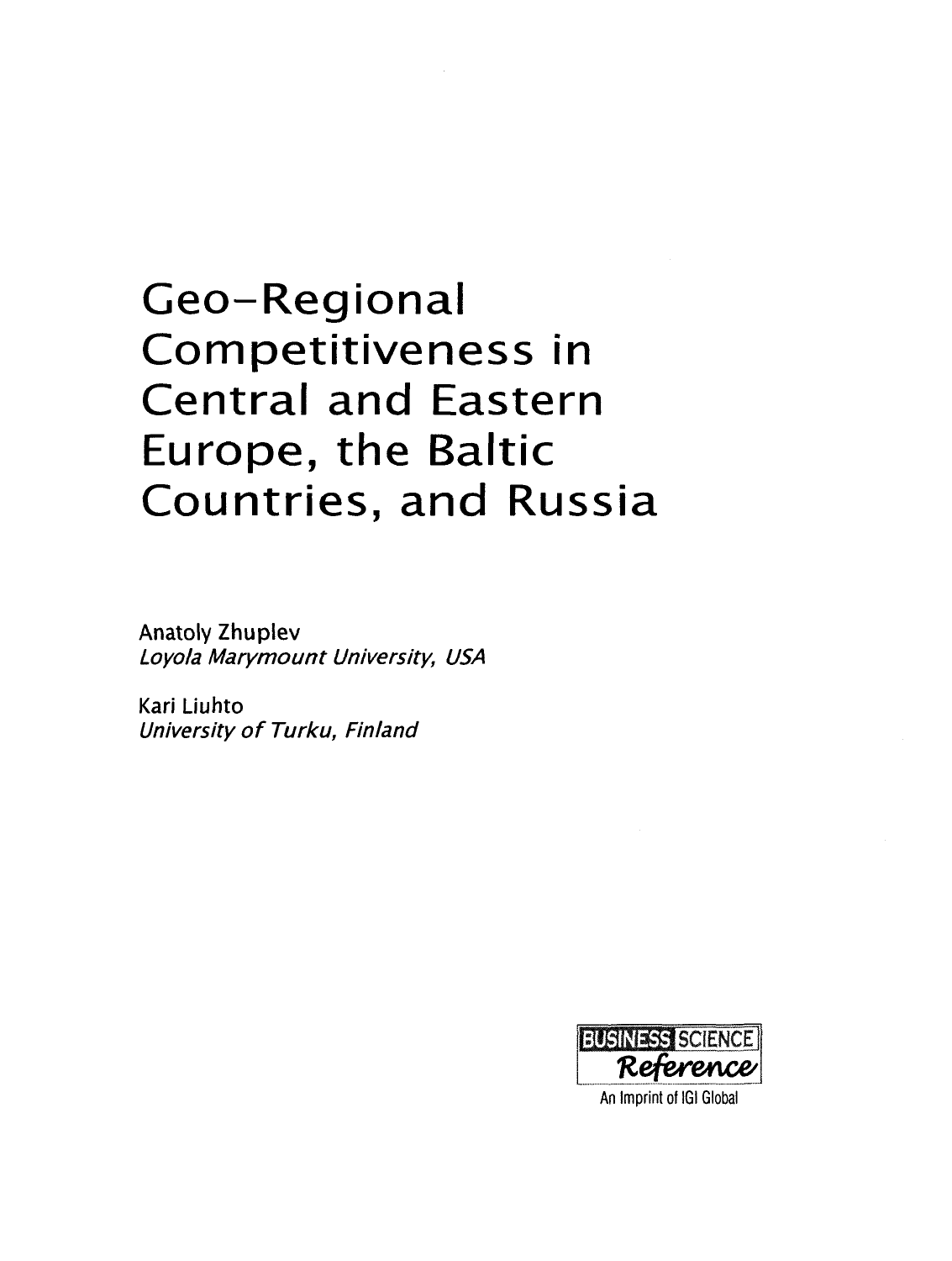## Table of Contents

| <b>Chapter 1</b>                                                        |
|-------------------------------------------------------------------------|
| Institutional Reform and Export Competitiveness of Central and Eastern  |
| European Economies                                                      |
| Doren Chadee, Deakin University, Australia                              |
| Alex Kouznetsov, Deakin University, Australia                           |
| Banjo Roxas, Deakin University, Australia                               |
| <b>Chapter 2</b>                                                        |
| National Innovation System Dynamics in East Central Europe, the Baltic  |
| Countries, and Russia<br>. 32                                           |
| Teemu Makkonen, University of Southern Denmark, Denmark &               |
| University of Turku, Finland                                            |
| <b>Chapter 3</b>                                                        |
| Innovation and International Competitiveness of Manufacturing Firms:    |
| Evidence from Bulgaria, Czech Republic, Hungary, Poland, and Romania57  |
| Malgorzata Stefania Lewandowska, Warsaw School of Economics,            |
| Poland                                                                  |
| Tomasz Golebiowski, Warsaw School of Economics, Poland                  |
| <b>Chapter 4</b>                                                        |
| Manufacturing Reshoring: Threat and Opportunity for East Central Europe |
|                                                                         |
| Luciano Fratocchi, University of L'Aquila, Italy                        |
| Lelio Iapadre, University of L'Aquila, Italy                            |
| Alessandro Ancarani, University of Catania, Italy                       |
| Carmela Di Mauro, University of Catania, Italy                          |
| Andrea Zanoni, University of Bologna, Italy                             |
| Paolo Barbieri, University of Bologna, Italy                            |
|                                                                         |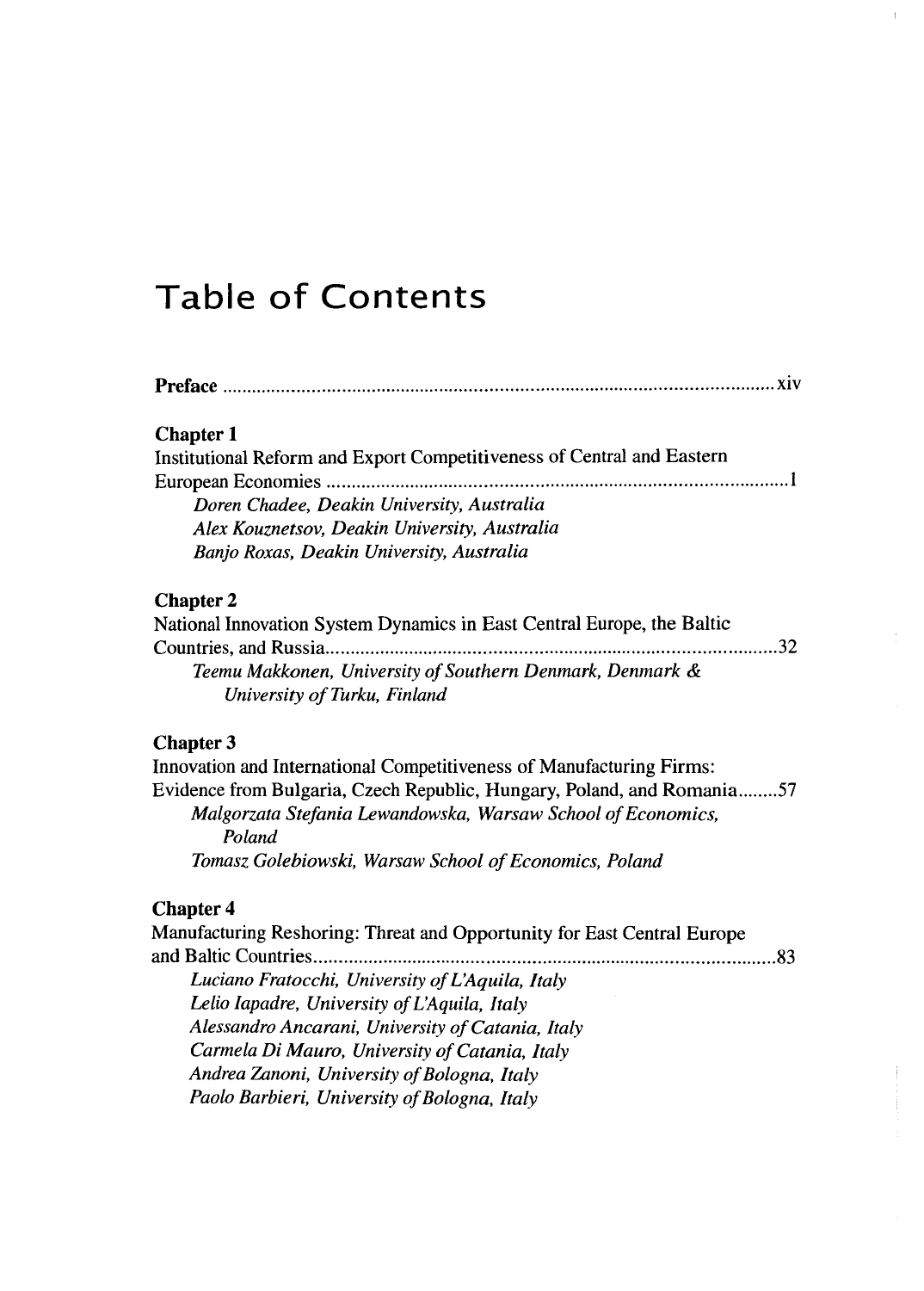#### Chapter 5

| Business Risk from Governmental Corruption in East Central Europe, the |  |
|------------------------------------------------------------------------|--|
|                                                                        |  |
| Duane Windsor, Rice University, USA                                    |  |

#### Chapter 6

| How Is the Crisis Affecting the Competitiveness of Countries? The Case of |  |
|---------------------------------------------------------------------------|--|
|                                                                           |  |
| Anna Matysek-Jędrych, Poznan University of Economics, Poland              |  |

#### Chapter 7

| Energy and Maritime Clusters in the Eastern Baltic Sea Region:      |
|---------------------------------------------------------------------|
| Competitiveness through International Inter-Cluster Cooperation?184 |
| Hanna Mäkinen, University of Turku, Finland                         |
| Eini Laaksonen, University of Turku, Finland                        |
| Kari Liuhto, University of Turku, Finland                           |

#### Chapter 8

| Competitive Strategies of Successful Local Firms in Central and Eastern |
|-------------------------------------------------------------------------|
|                                                                         |
| Arnold Schuh, Vienna University of Economics and Business, Austria      |

#### Chapter 9

| Investment Attractiveness of Visegrad Group Countries: Comparative |  |
|--------------------------------------------------------------------|--|
|                                                                    |  |
| Tomasz Dorożyński, University of Lodz, Poland                      |  |
| Anetta Kuna-Marszałek, University of Lodz, Poland                  |  |

#### Chapter 10

| Socio-Economic Development and Competitiveness: Poland289 |  |
|-----------------------------------------------------------|--|
| Mariola Ciszewska-Mlinarič, Kozminski University, Poland  |  |
| Franjo Mlinarič, University of Maribor, Slovenia          |  |
| Aleksandra Wasowska, University of Warsaw, Poland         |  |
| Krzysztof Wąsowski, Warsaw School of Economics, Poland    |  |

#### Chapter 11

Russia: Ambitions and Ammunitions in Global Economic Competitiveness ...318 *Anatoly Zhuplev, Loyola Marymount University, USA*